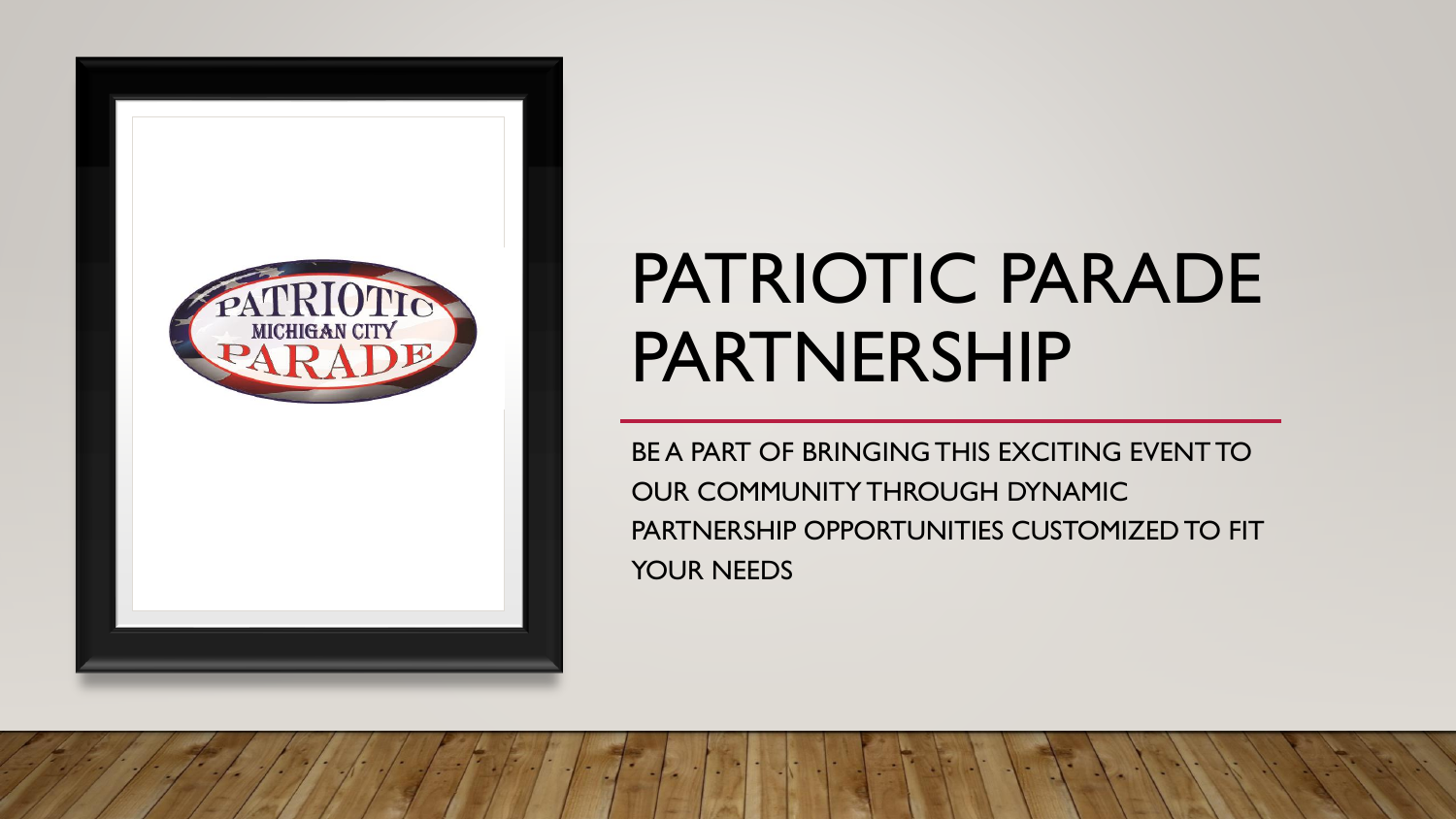### PARTNERSHIP



Become an integral part of a Michigan City, Indiana community event supporting local and regional businesses

Help your business and brand obtain valuable exposure through local, regional, and national exposure

Your brand exposed to thousands of potential customers at the events, as well as through advertising, media and online campaigns

Promote civic spirit and support for the community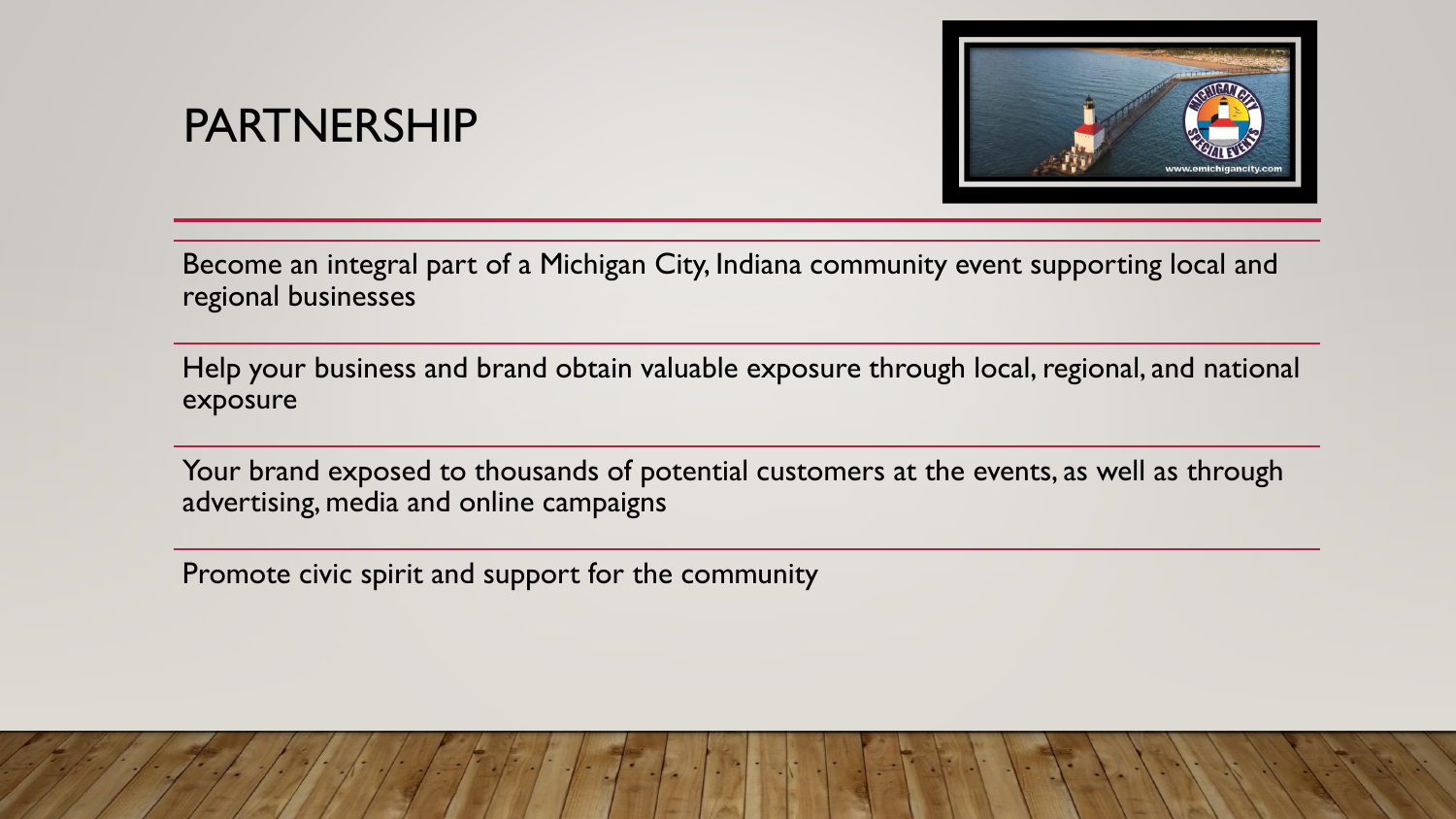

### JULY 2, 2022 FRANKLIN STREET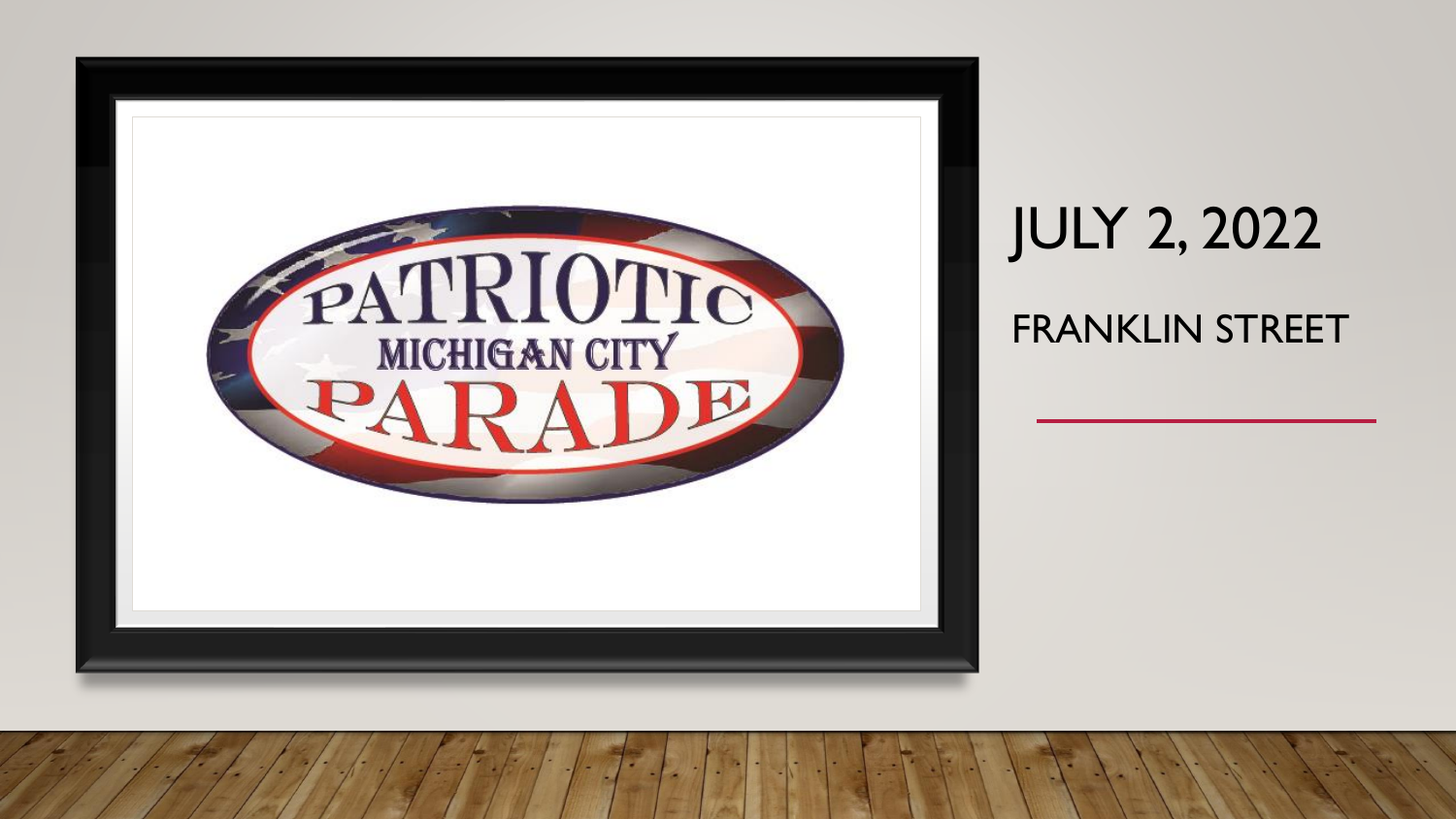Michigan City celebrates our freedom and independence with the traditional march down Franklin Street. Residents line the street to cheer on businesses and organizations, as well as church groups, youth groups, school organizations, and anyone else who wants to show their community spirit and national pride.

This year's patriotic theme is UNITED WE STAND! It is another chance for our community to come together as one and celebrate what a united community can accomplish if we stand together and work together in honor of our nation and our freedom.



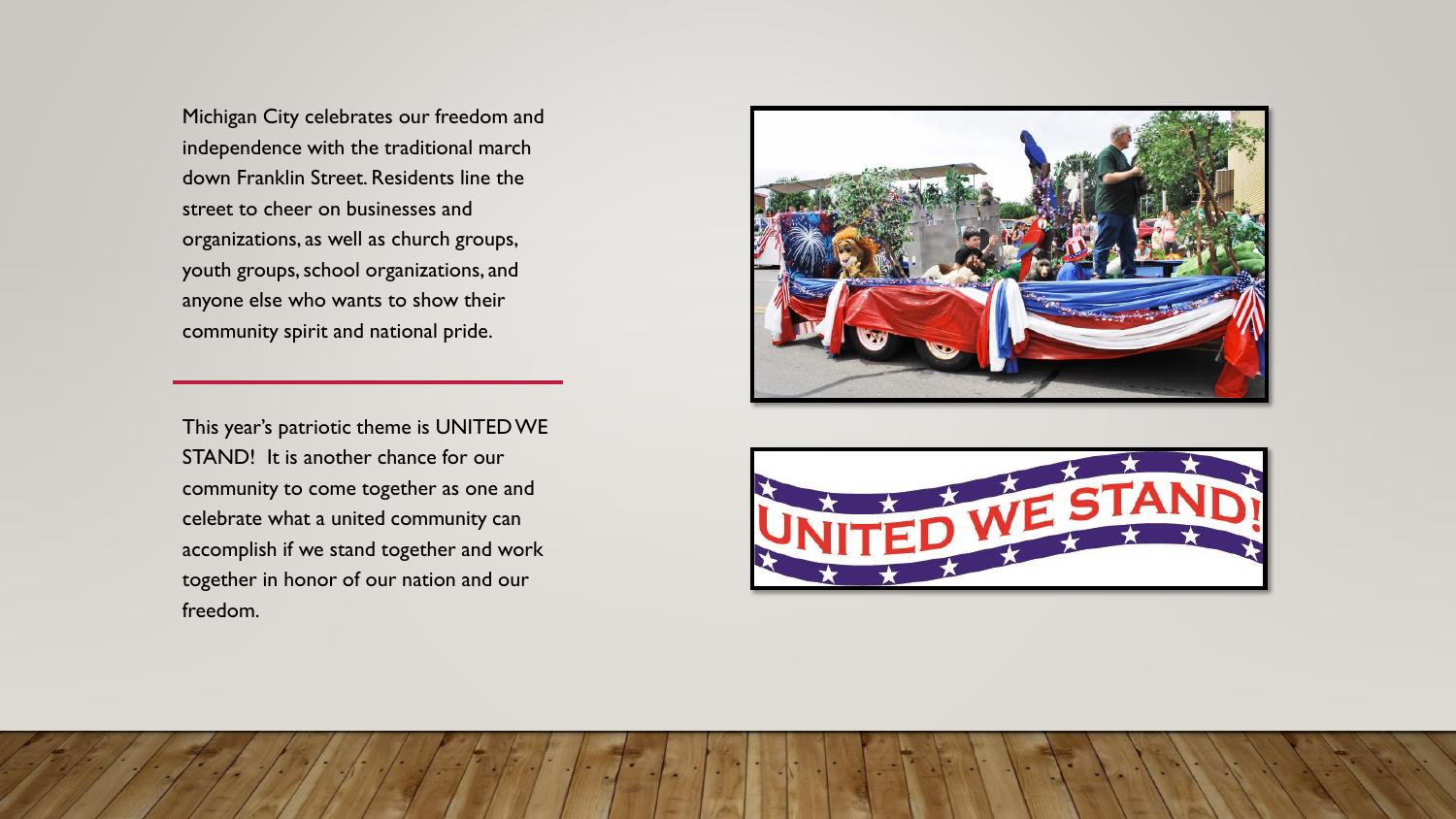### PARTNERSHIP OPPORTUNITIES

- Premier Partner \$5,000 (ONE PREMIER PARTNER)
	- In all media, advertising and printed information the event will be referred to as Michigan City Patriotic Parade presented by Premier Sponsor
	- Logo integration on event webpage and Facebook page with hyperlink back to corporate site
	- Logo on event banner that will lead the parade
- Elite Partner \$2,500 (2 MAXIMUM)
	- Mention in all media, advertising and printed information
	- Logo integration on event webpage and Facebook page with hyperlink back to corporate site
	- Logo on event banner that will lead parade
- Gold Partner \$1,000 (5 MAXIMUM)
	- Mention in all media, advertising and printed information
	- Logo integration on event webpage and Facebook page with hyperlink back to corporate site
	- Logo on banner that will lead parade
- Parade Partner \$500 (10 MAXIMUM)
	- Mention in all advertising and printed information
	- Logo integration on event webpage and Facebook page with hyperlink back to corporate site